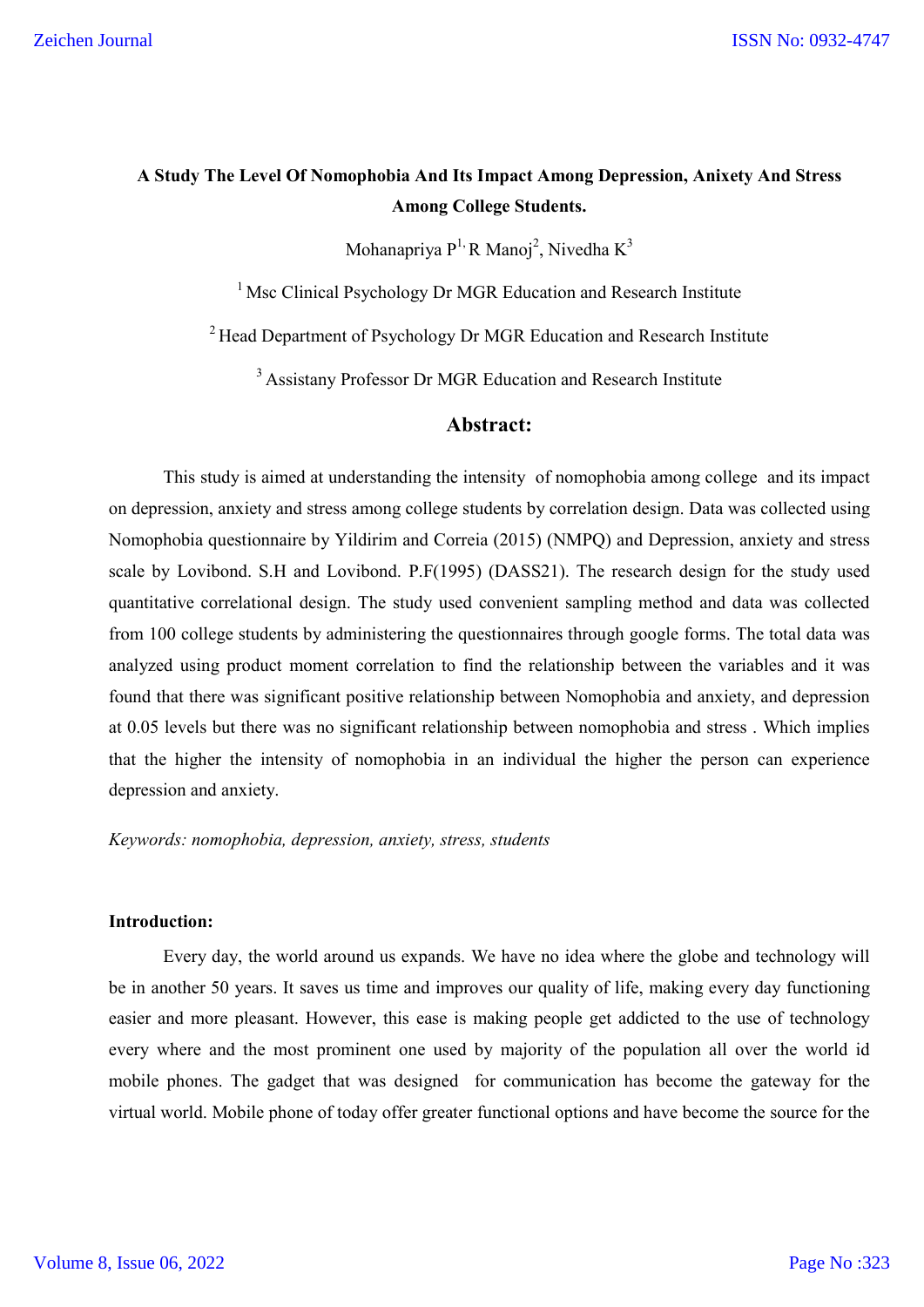gratification of numerous personal and professional needs. Today the mobile phones are used more for purposes other than individual interpersonal communications such as such as navigating social media, browsing the internet, playing games, entertainment such as listening to music or watching movies, recording events, getting geographical directions, financial transactions, access to sources of knowledge available in the virtual space etc. with the onset of covid -19 pandemic which triggered complete lockdown these smart phones have become the only channel through which academic activities could be carried out making the forcing the students to be glued to it for academic purpose or otherwise. This has also lead to the status where the parents could not limit the usage of mobile phones by their wards irrespective of their age in the current population mobile phones have become an essential part of everyday life and every functioning seems to be getting derailed whenever the person is not in procession of his mobile.

The fact that all smart phones have a resolution higher than a standard camera and that using smart phones for photography or recording videos for all situations has gotten easier and more user friendly could be one of the reasons for their widespread use. Wi-Fi in schools and libraries has made it easy to record lectures and download large amounts of data from books without needing to carry a textbook. Smartphones provide numerous benefits, including improved virtual contact which can improve the social skills, entertainment any time anywhere, and the preservation of social identity. However, it is a habit that can turn into an addiction, and it is a frequent problem among people worldwide, leading to all these negative consequences in the social, mental, and scholastic worlds

Phobia is the excessive fear of object, person or situation. A person is likely to experience feeling of panic, extreme, irrational fear and intense anxiety when exposed to the object of their phobia. Nomophobia or No Mobile Phone Phobia is termed as fear of being detached from mobile phone connectivity. The term NOMOPHOBIA described in the DSM-IV; it has been labelled as a "phobia for a particular/specific thing". Wang et al. (2014) defined it as the feelings of discomfort, anxiety, nervousness or distress that result from being out of contact with a mobile phone, even causing suicidal ideation as well as attempts. King et al. (2014) revised the definition of nomophobia in order to increase its modern day relevance as a fear of being unable to communicate through a Mobile Phone. for some time now most of the people have been found to be glued to their phones most of the time irrespective of the surroudings which they are in and the overall time they spend on their mobile phone in a day exceeds the time spent on all other activities. The prevalence of addiction to mobile phones has also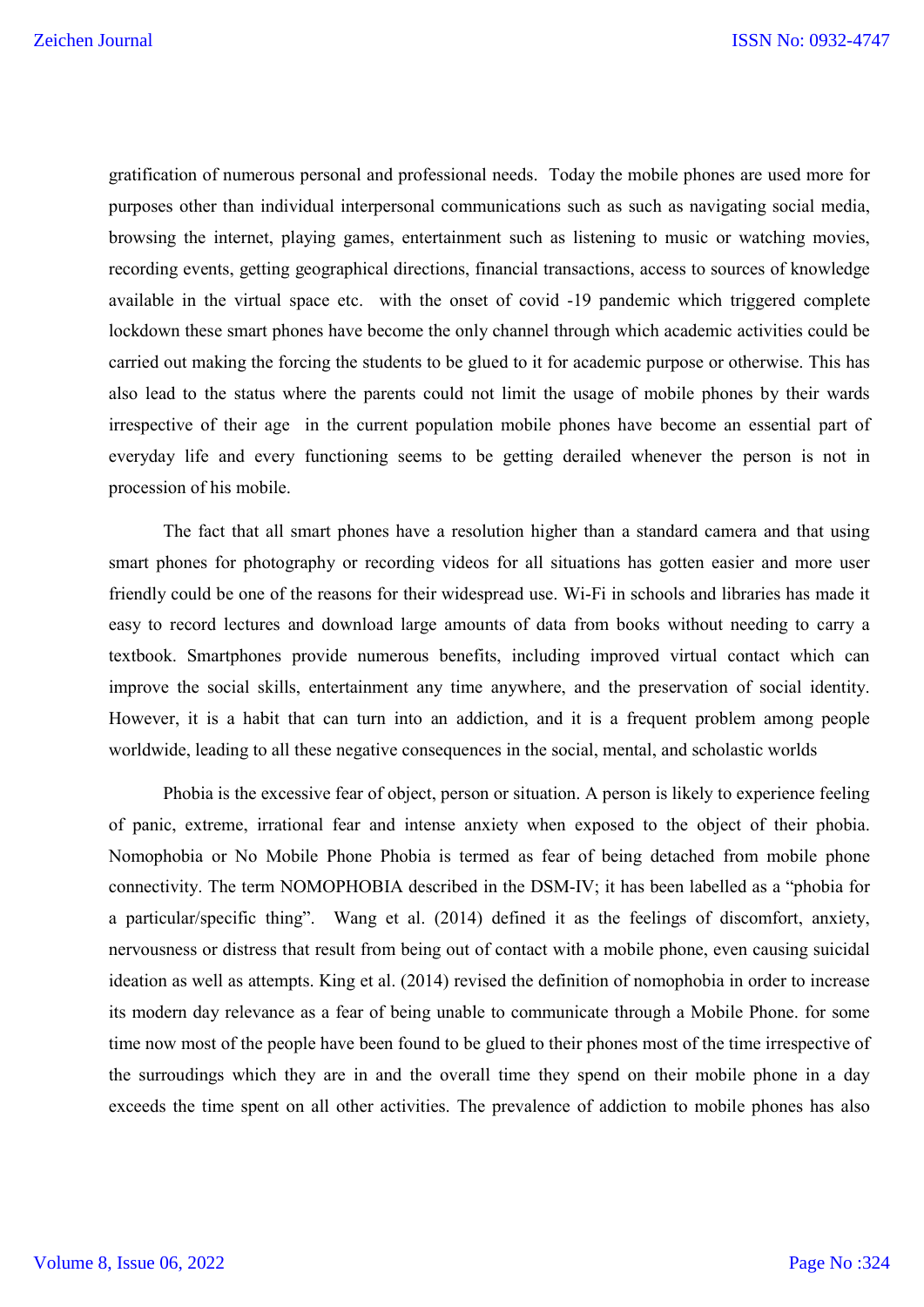been on high to the extent that some of the studies have reported that globally the prevalence of nomophobia is between 77% and 99% in both developed and developing countries, and highest among young adults and Overall, 66% of population shows sign of nomophobia. The reasons found were the fear that they may lose their phone, run out of battery or credits, or have no network connection. This sometimes also lead to worry, fear, or panic when they think about not having their phone or being unable to use it. It has also been noticed that students who are prone to nomophobia have habits like checking their phones frequently during the day, carrying the charger with them at all times, not turning off their smartphones at night, spending time on their phones in bed before going to sleep, and checking their phones as soon as they wake up in the morning etc.

People with Nomophobia exhibit mood swings and want to hold on to a phone, and even while sleeping, they have hallucinations of phone mobile sounds and ring tones. They are easily distracted by the alert sounds associated with notification of e-mail, message or smart apps. They start feeling stressed when their phone battery drops into the red zone. The distress may not only be associated with the inability to have access their to their phone but also due to reduced sleep due to and poor quality of sleep due to the subconscious vigilance to any alerts noises related to information received on the phone

Compared to other people, people with nomophobia experience high levels of anxety in places where mobile phone use is restricted such as airport, academic institution, hospital and work. They canbe irritable, restless and also exhibit irrational and extreme reaction due to anxiety and stress. Some of the recent research has linked cell phone use to headaches, neuro vegetative dysautonomia, irritability, sleep difficulties, exhaustion, and dizziness. Addiction, reliance, anguish, anxiousness, discomfort, and even suicidal ideation are all linked to nomophobia. Other clinical features of nomophobia include a decreased number of face-to-face interactions with humans, which is being replaced by a growing preference for communication via technological interfaces, keeping the device in reach while sleeping and never turning it off, and frequently checking the phone screen to worry about missing any message, phone call, as well as notification (also called ring anxiety). Due to the excessive usage of data and the various devices that a person can have, nomophobia can also result in financial stress.

According to American psychiatric associationDepression is the most common mental illness.Depression is termed as mood condition characterized by chronic sorrow and a loss of interest. It affects how we feel, think, and behave and can lead to a number of mental and physical difficulties.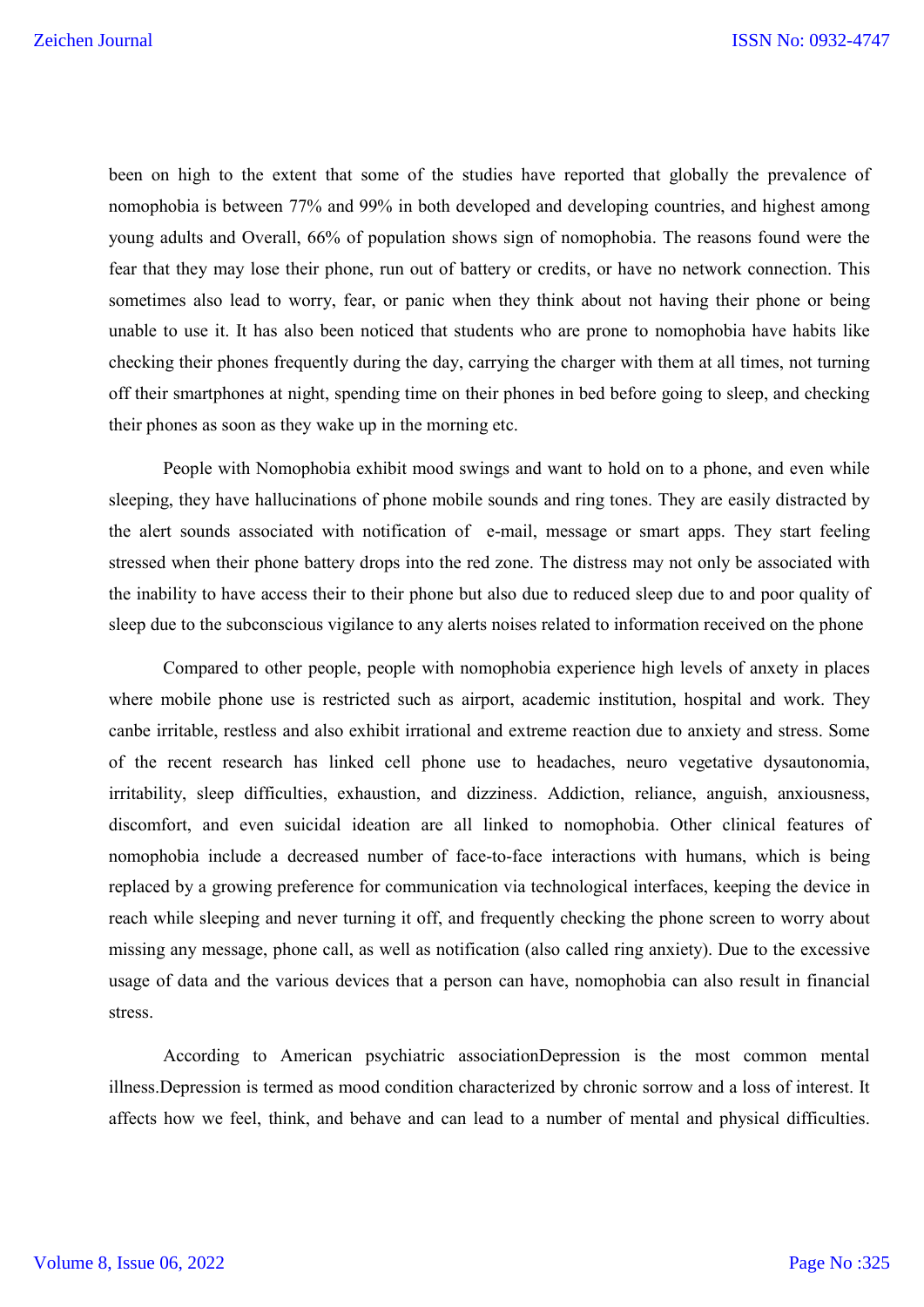Depression is caused by a complex combination of social, psychological, and biological variables. Childhood suffering, loss, and unemployment are all factors that can contribute to and increase the onset of depression.According to Iyer k (2012) Depression manifests itself as lack of interest and pleasure in daily activities, significant weight loss or gain associated with the eating behavior either loss of appetite or binge eating , insomnia or excessive sleeping, fatigue, inability to concentration, feelings of emptiness or excessive guilt, and constant thoughts of death or suicide. Chronic sorrow and a loss of interest or pleasure in formerly fulfilling or pleasurable activities characterize and people can also feel fatigued and have difficulty concentrating. Depression is a leading cause of global, accounting for a major portion of the global disease load. The effects of depression can be long-term or chronic, and they can have a powerful impact on a person's life.Depression's consequences can be long lasting or recurrent, and they can have a significant impact on a person's capacity to function and live a satisfying life.

Anxiety is a consistent intense fear or apprehension that can lead to the development of uneasiness either confined to a specific situation or spread across various situations. It can exhibit itself in the form of increase in perspiration irrelevant to the room temperature, feeling of restless, muscle tension and increase in the rate of heart beats. According to world Health Organization ( WHO), anxiety is symptomatically manifested by tense feelings, disturbed thoughts, and bodily changes such as high blood pressure. Anxiety disorders are characterized by repeated anxious thoughts or concerns which can also lead to avoidance behavior. Anxiety occurs due to aroused bodily conditions when a person expects impending danger, disaster, or misfortune. Although the terms are frequently used interchangeably, anxiety and fear are psychologically and physically distinct.Fear is a reasonable, present-oriented, and narrow response to a clearly defined and precise threat, whereas anxiety is futureoriented, long-acting response largely focused on diffuse threat.

According to H. Selye A (1974) sense of emotional or bodily tension is referred to as stress. Any behavior or thought that makes you feel irritated, upset, or nervous can trigger it. A challenge or demand causes your body to react with stress. Stress can be beneficial in short bursts, such as when it aids in avoiding danger or meeting a deadline.Stress is termed as feeling of emotional or physical tension. It can come from any event or thought that makes you feel frustrated, angry, or nervous. Stress is a psychophysiological reaction to a challenge or demand.While anxiety manifests itself in a sudden acute manner stress is more chronic and the manifestations are not so obvious. Stress affects how people feel and act by causing changes in practically every system in the body. Palpitations, sweating, dry mouth, shortness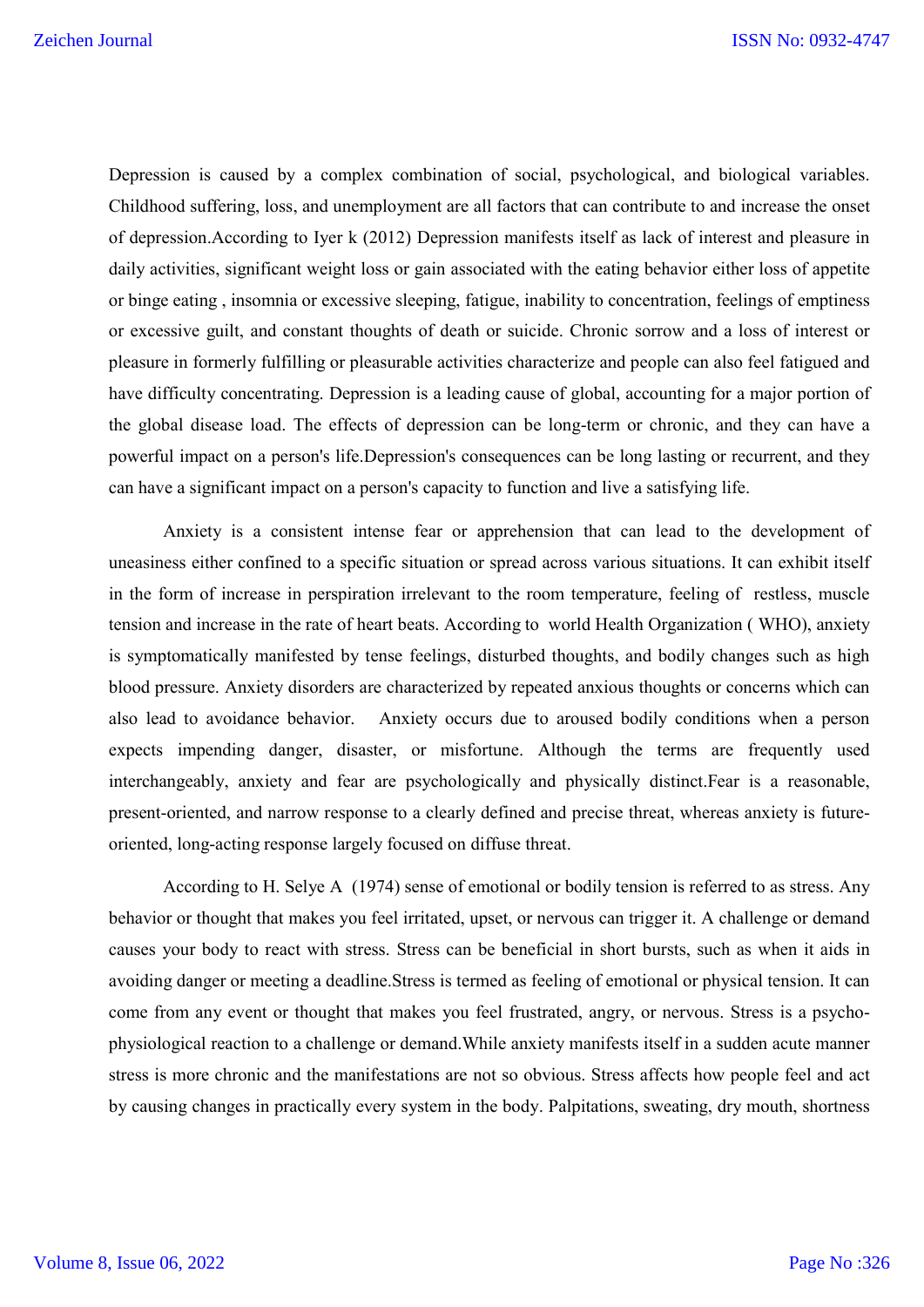of breath, fidgeting, faster speech, enhancement of negative emotions (if already present), and prolonged duration of stress exhaustion are examples of symptoms.Stresscontributes directly to psychological and physiological disorders, as well as affecting mental and physical health and lowering quality of life, by triggering these mind–body changes.

The study by Sureka V et.al,(2020), in which a sample of 167 medical and dentistry students were assessed for. Nomophobia, stress, anxiety, and its depression were all assessed using separate questionnaires. According to the findings, found that 59 percent of students had a high prevalence of nomophobia, and 14 percent, 29%, and 8% of students experience severe/extreme despair, anxiety, and stress. Aswin.et.al, 2022 study during the Covid 19 outbreak, done to evaluate the severity of nomophobia and its link to anxiety, stress, and depression among medical students in a sample of 307 found that 19.2 percent of the students had severe nomophobia and that the intensity of nomophobia was strongly linked to the severity of stress, anxiety, and depression.The studyMarcos kubrusly et.al,(2021) which investigated the effect of nomophobia on medical student and its association with depression, anxiety, stress and academic performance in sample of 292 students showed that nomophobia is likely to increase the depression, anxiety and stress and it's lead to decrease in academic performance.Aleksandar .et. al (2018) investigated the relationship between mobile phone use and mental health by measuring the levels of depression, anxiety and stress in a sample of 785 university students and concluded that the intensity and modality of mobile phone use could be a factor that can influence causal pathways leading to mental health problems.The study by Uzma Asif ,et.al (2022) investigated the prevalence of nomophobia in nursing students and the impact of depression, anxiety and stress on nomophobia in nursing students in a sample of 311 students'sample was used for this study found that there is a significant positive correlation existed between nomophobia and depression. Navya M Patel Et al, (2021) analyzed the social networking usage, nomophobia and depression symptoms among males and females in a sample of 200and the result showed that there was no significant difference among male and females with respect to social networking usage, nomophobia and depression symptoms. Majid Noori. et. al. (2019) explored to the effect of nomophobia in a sample of 100 medical students of Islamic Azad university and concluded that that longer duration of mobile phone use might lead to significant decreased in discomfort, anger, and insensibility among users.

Since most of the recent studies which were accessed, related to nomophobia and its impact on depression anxiety and stress had been done on medical and paramedical students during pandemic period and immediately after an attempt was made to conduct the same study in a normal population of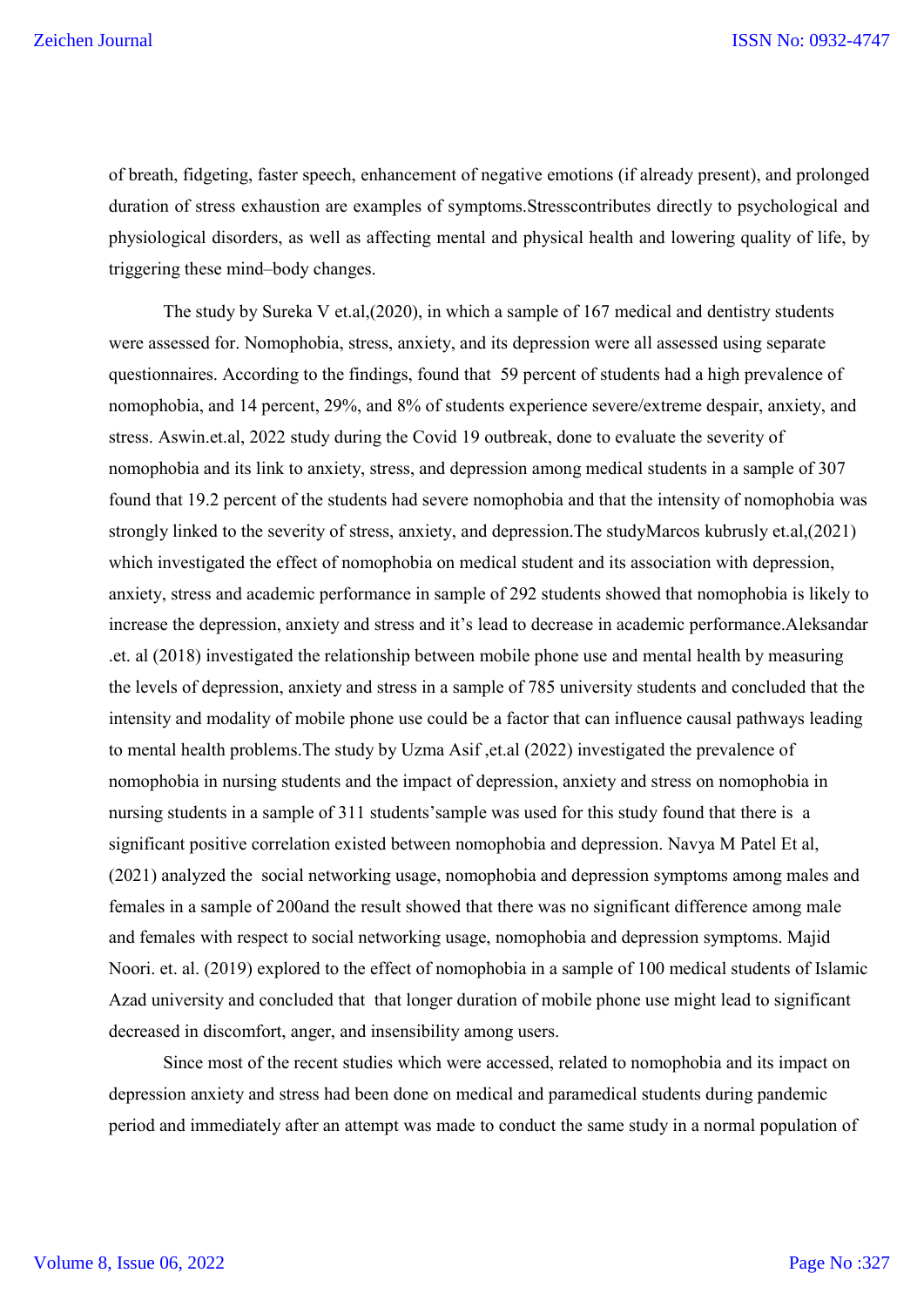college students to check and confirm whether the existing results stands good for students from other discipline in the current period.

#### **Methodology:**

#### **Aim:**

To determine the level of nomophobia and its impact on depression, anxiety and stress among college students.

## **Hypothesis:**

H0. There will be no significant relationship between nomophobia and depression

H1. There will be no significant relationship between nomophobia and anxiety

H2. There will be no significant relationship between nomophobia and stress

#### **Research design:**

The research design is quantitative-correlational research design. The research was Conducted using standardized questionnaires to collect data which were statistically analyzed to identify the relationship between Nomophobia and depression, anxiety and stress.

#### **Sample design:**

The convenient sampling technique was adopted and questionnaires were circulated in the social media groups and the data of 50 males and 50 females college students between the age of 18 to 26 who were the first to complete the questionnaires fully was taken for data analysis to arrive at results

#### **Statistical analysis:**

Collected data was analyzed using SPSS package to calculate the product moment correlation to establish the relationship between the variables

#### **Tools used:**

Nomophobia Questionnaires (NMPQ) developed by Yildirim and Correia (2015). The NMPQ has 20 questions, each scored on 7- point Likert scale. The Cronbach's Alpha reliability coefficient of scale is 0.95. The score ranges from (20-140). The total score on NMP-Q is 20 at its lowest ( $20*1$ ) or 140 ( $7*20$ )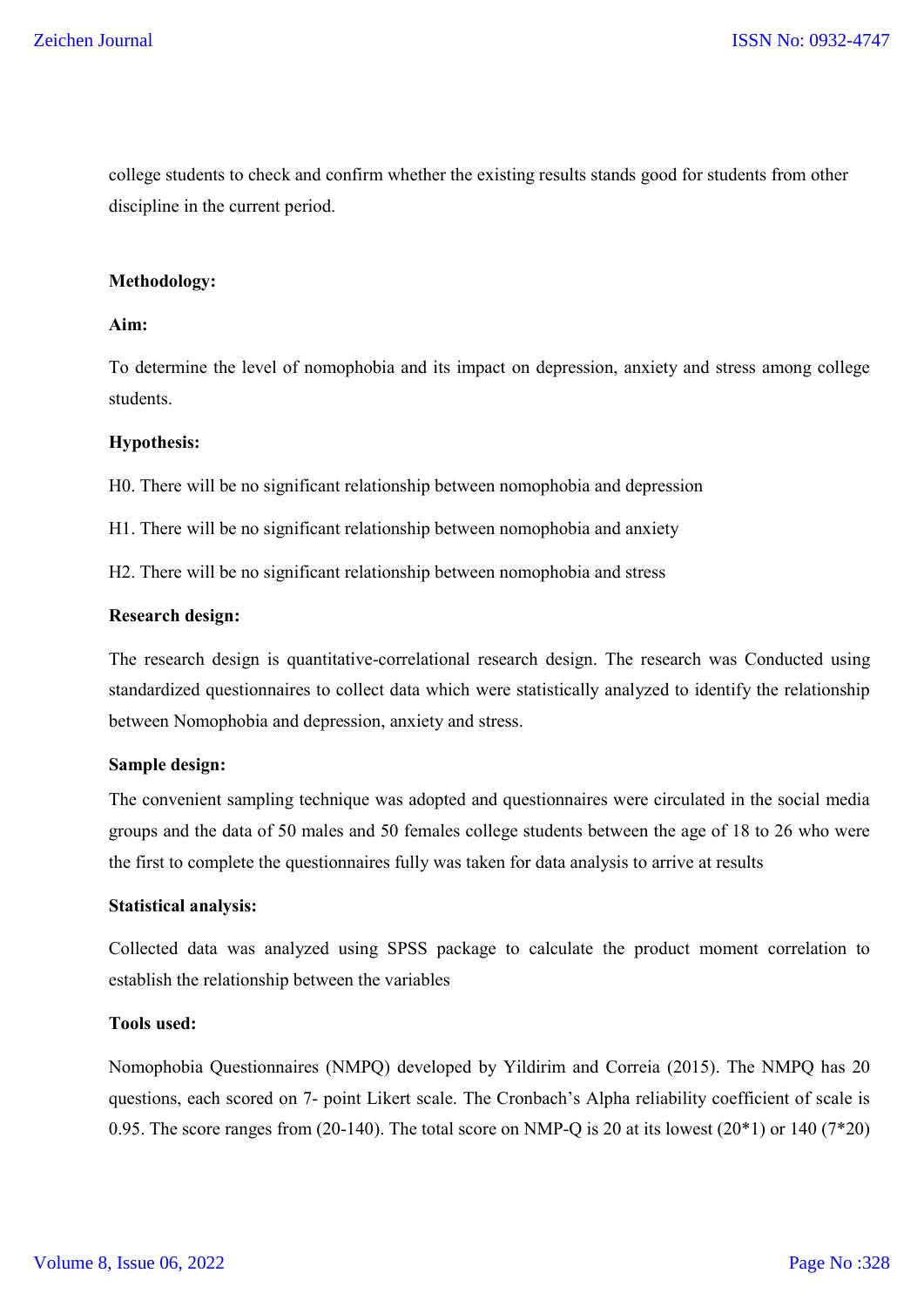at its highest. Based on the total score the highest score indicating the highest level of nomophobia and least total scores indicating the least level of nomophobia.

Depression Anxiety and Stress Scales 21 (Dass21)developed by Lovibond. S.H and Lovibond. P.F(1995). The scale has three dimensions depression, anxiety and stress. Each subscale has 7 items. The reliability of DASS-21 showed that it has excellent Cronbach's alpha values of 0.81, 0.89 and 0.78 for the subscales depressive, anxiety and stress respectively. It was found to have excellent internals consistency, discriminative and concurrent validity. The score ranges from (0-40).The total number of score has been multiplied by 2.The higher the score in ieach subsale indicates the higher the intensity of depression, anxiety and stress.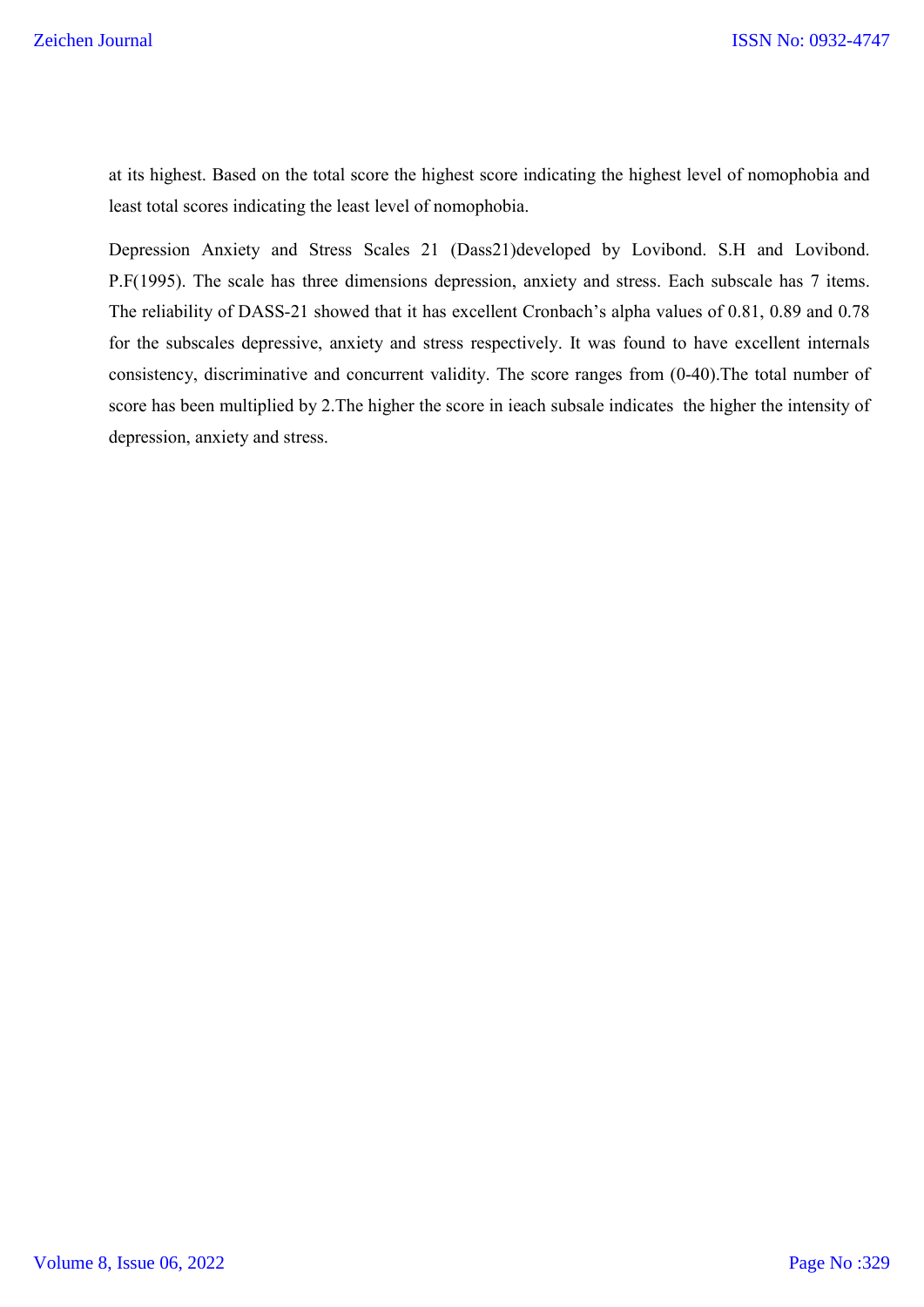## **Result and discussion:**

The tables show the level of nomophobia and its impact on depression, anxiety and stress.

Table 1shows the relationship between nomophobia and depression

| Variable   | Mean  | <b>SD</b> | N   | r       |
|------------|-------|-----------|-----|---------|
|            |       |           |     |         |
|            |       |           |     |         |
| Nomophobia | 80.93 | 21.95     | 100 | $.227*$ |
|            |       |           |     |         |
|            |       |           |     |         |
| Depression | 18.97 | 10.40     |     |         |
|            |       |           |     |         |
|            |       |           |     |         |
|            |       |           |     |         |

\*Correlation is significant at 0.05 level(2-tailed)

In this table, nomophobia and its impact on depression is given. The table has two content that is nomophobia and depression. The Nomophobia mean is 80.93 standard deviation 21.9578 and N is 100. The depression mean is 18.97 standard deviation 10.40829 and N is 100. The 2-tailed correlation coefficient r value is 0.227 which is significant at the level of 0.05. Hence the null hypothesis is rejected suggesting that when nomophobia increases the intensity of depression also increases among college students.

Table-2 shows the relationship between nomophobia and anxiety

| <b>VARIABLES</b> | <b>MEAN</b> | <b>SD</b> | N   | r       |
|------------------|-------------|-----------|-----|---------|
|                  |             |           |     |         |
| Nomophobia       | 80.93       | 21.95     | 100 | $.198*$ |
| Anxiety          | 19.38       | 9.76      |     |         |

\*Correlation issignificant at 0.05 level (2-tailed)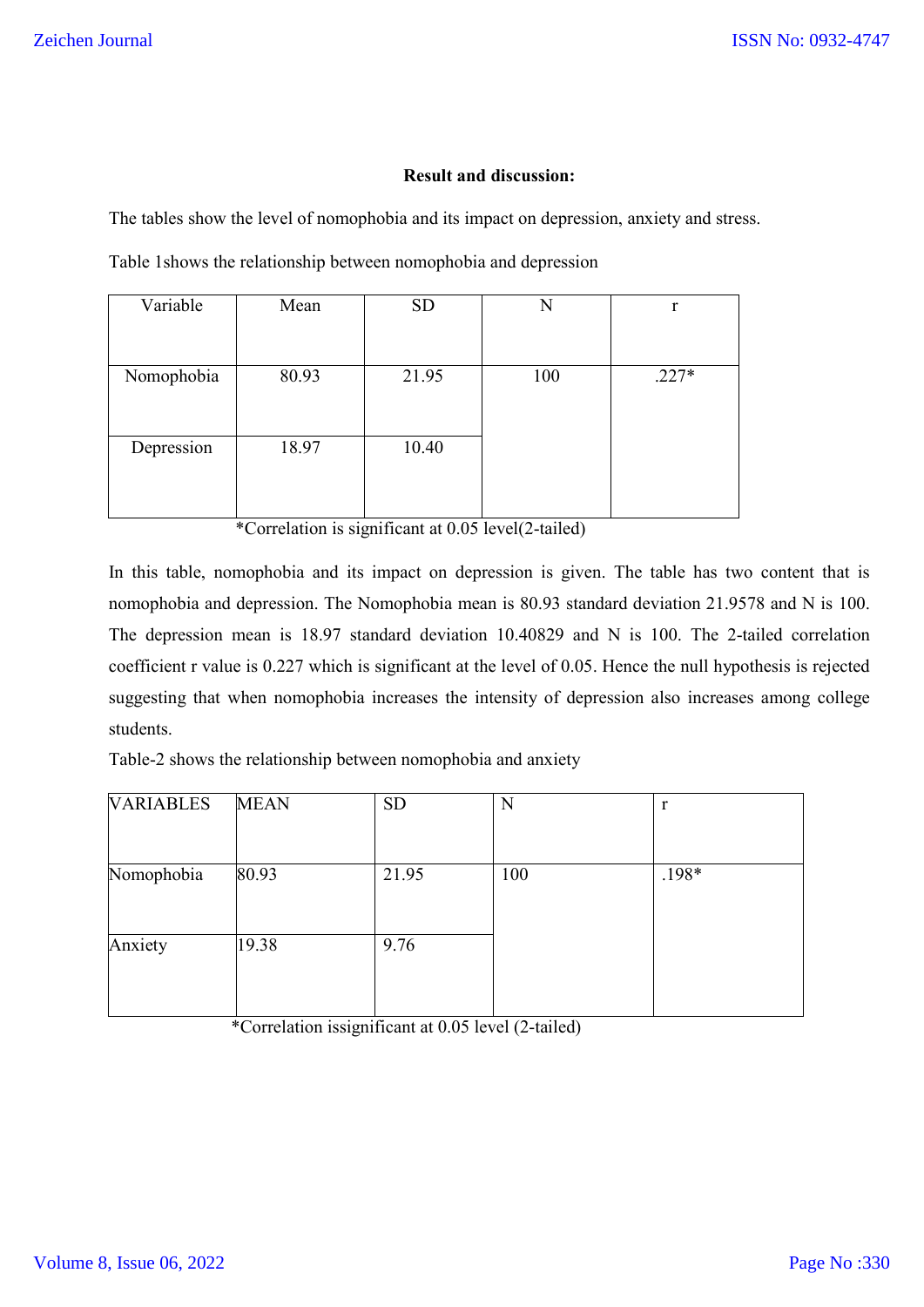In this table, nomophobia and its impact on anxiety is given. The table has two content that is nomophobia and anxiety. The Nomophobia mean is 80.93 standard deviation 21.95784 and N is 100. The anxiety mean is 19.38 standard deviation 9.7636 and N is 100.The 2-tailed correlation r value is 0.198 which is significant at the level 0.05. Hence the null hypothesis isrejected which implies that When nomophobia increases theintensity of anxiety also increases among college students.

Table-3 shows the relationship between nomophobia and stress:

| Variable      | Mean  | <b>SD</b> | N   | $\mathbb R$ |
|---------------|-------|-----------|-----|-------------|
|               |       |           |     |             |
| Nomophobia    | 80.93 | 21.95     | 100 | .161        |
|               |       |           |     |             |
| <b>Stress</b> | 19.24 | 8.92      |     |             |
|               |       |           |     |             |

In this table, nomophobia and its impact on stress is given. The table has two content that is nomophobia and stress. The Nomophobia mean is 80.9300 standard deviation 21.9578 and N is 100. The stress mean is 19.24 standard deviation 8.92066 and N is 100. The 2-tailed correlation coefficient r is 0.161 which is not significant at the level of 0.05. Hence the null hypothesis is accepted that change in the intensity of nomophobia does not have any impact on the stess levels of college students. When nomophobia is increase the impact of stress is also decrease among college students.

### **Discussion**

Nowadays, mobile phones are necessary for all ages of people from kids to teenagers to adults. We use it for many purposes. Even though there are benefits from the usage of mobile phones, it is harmful to our mental and physical health. The results show that when the intensity of nomophobia increases the intensity of Depression also increases. This may be because when the there is significant fear of loss of access to use mobile phones and the users are in situations where they are denied the access to mobile phones they experience significant feeling of helplessness. feelings of dependency on mobile phones for everything also makes a person feels helpless and worthless especially in situations,when they feel the intense need to recall some essential information which they already know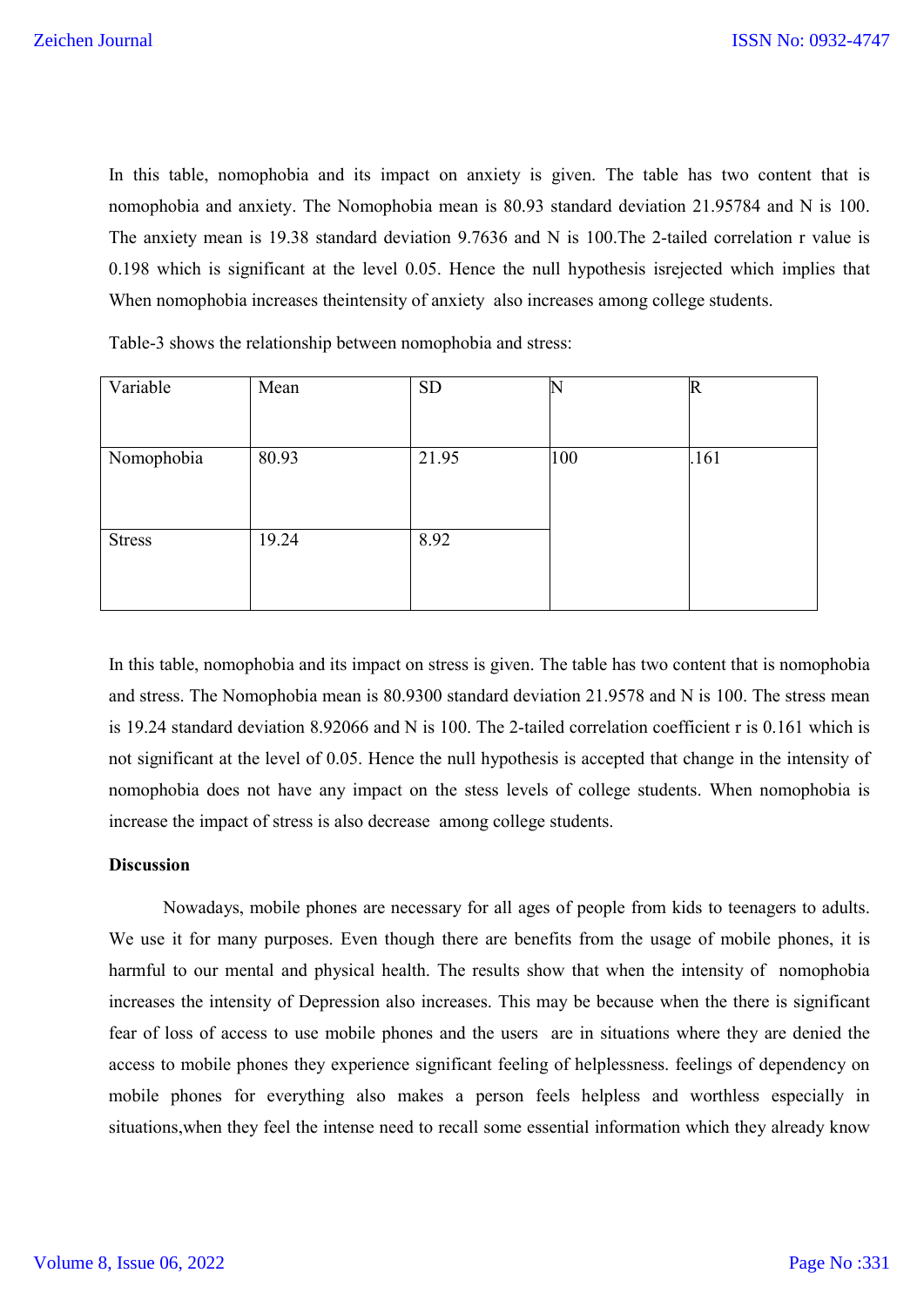but are unable to, it creates a sense of worthlessness which develops as a result of the irrational thought that without mobile phone they are nothing, not in a position to carry out even their activities associated with their routine life which can cause depression. When more and more such situations arise the intensity of nomophobia increases which further increases the intensity of depression. Nomophobiacan also increase the intensity of depression due to the consistent pressure the individual suffers from being continuously connected to mobile phones and there is no possibility to escape.

Phobia by itself is anxiety spectrum disorder, hence nomophobia has direct relevance to anxiety. Since the use of mobile phones especially in people with nomophobia is grown to the extent that they start perceiving the mobile phone as an inseparable part of their self and any apprehension of the loss of a part of themselves can increase the anxiety significantly. This can be the possible reason why the increase in the intensity of nomophobia has a direct impact of anxiety levels in the individual. The other possible reason is if the person had experienced crisis with no source to provide information about his status and how it should be managed, inability to call people for help or support, or access some information in the crucial time of need, any situation where they feels they will not be in a position to use mobile phones can create severe apprehension on how they would be able to manage the situations which in turn increases their anxiety levels, Nomo phobia and anxiety are mutually contributory variables.

The result shows there is no correlation between the nomophobia and stress variables. This may be true in the current student's population because during the pandemic lockdown period the students were forced to be glued to mobile phones for long hours since all academic activities were happening online. Being glued for long hours to mobile phones for academic purpose with significant restrictions on using the mobile phone for any other activities including intermittent relaxations and entertainments would a created a status where they feel more relaxed if they are able to get a break in between these long hours and the only possibility of taking break is to be away from their mobile phone. More over the student's population mostly being late adolescents and young adults the peer group contact and face to face interpersonal relationship are the most valuable thins in their life. An extension of the existing interpersonal direct contact into the virtual world is acceptable for this population and lack of direct interpersonal contact can be more stressful than the lack of access to mobile phones. Moreover various other stresses such as financial stress, being confide to home for long hours under the consistent monitoring and interference by parents or significant others, stress experience due to lack of physical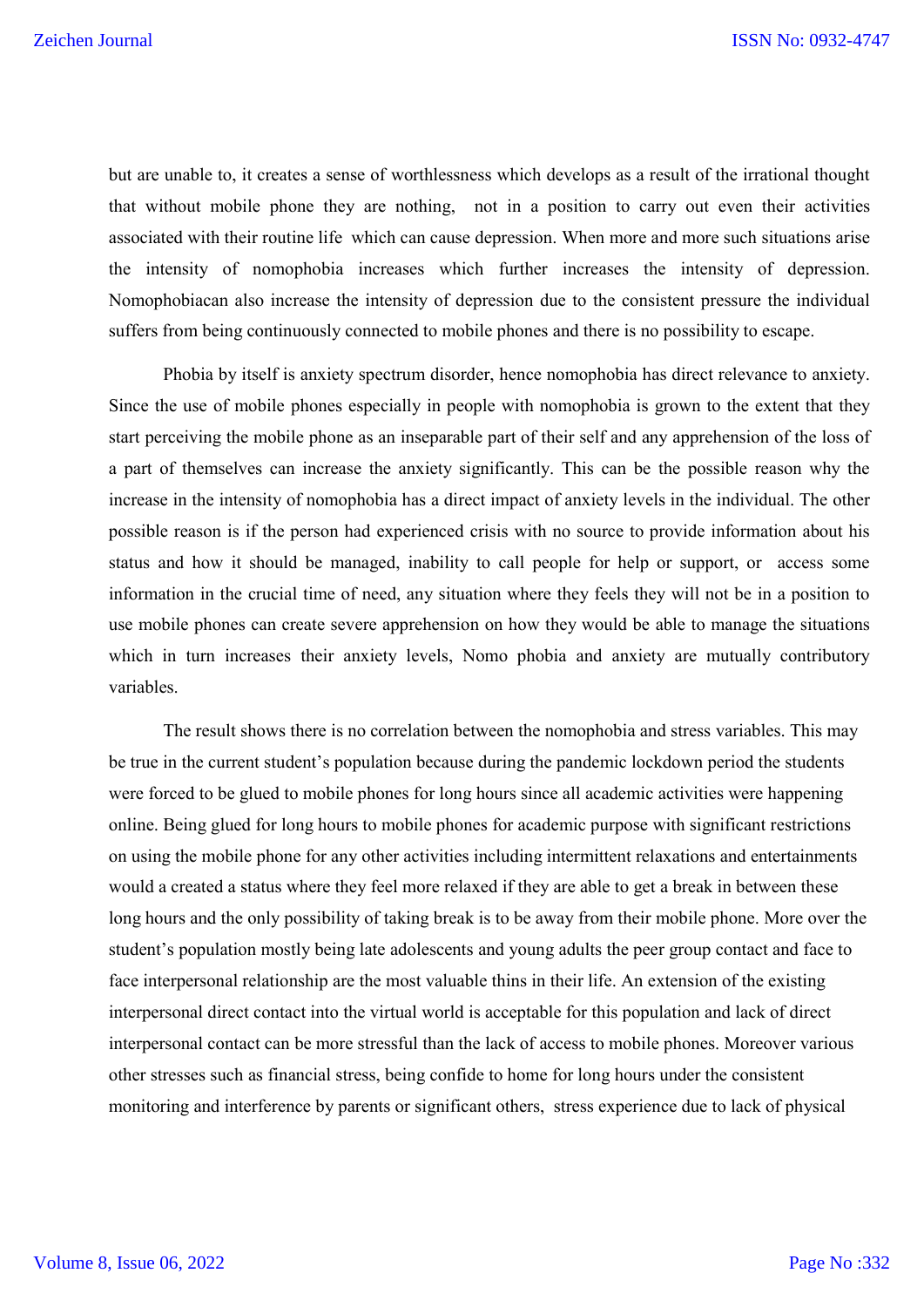and social activity can have higher impact when compared to the stress levels experienced due to the fear of loss of accessibility to mobile phones. Even though this result is not in tune with the results of the previous researches it may still be true because the life of the population of the whole world was subject tis significant stress due to various other factors which was completely out of their control which was true for the student population also. Only further studies after complete normalcy of life returns and the loss experienced due to pandemic is recouped can confirm whether nomophobia has any impact on stress levels in individuals.

#### **Conclusion:**

From the study we come to the conclusion that there significant positive relationship between nomophobia and depression, and nomophobia and anxiety among college students. However there no significant relationship between nomophobia and stress among college students in the current period when the whole world is in the phase of recovery from the deviations caused by COVID19 pandemic

#### **References:**

American psychiatric association practice, major depressive disorders  $2<sup>nd</sup>$  ed. September 2007, Accessed January 22,2010

Bano, N., Khan, M. A., Asif, U., de Beer, J., & Rawass, H. (2020). Effects of nomophobia on anxiety, stress and depression among Saudi medical students in Jeddah, Saudi Arabia. *Journal of the Pakistan Medical Association*, 1-11.

Bra Gazzi, Nicola Luigi; Del Puente, Giovanni (16 May 2014). "A proposal for including nomophobia in the new DSM-V". Psychology Research and Behavior Management. 7: 155– 160.Bekaroğluu, E., & Yilmaz, T. (2020). Nomophobia: Differential diagnosis and treatment. *Psikiyatride Guncel Yaklasimlar*, *12*(1), 131-142.

Charlie D'Agata Nomophobia: Fear of being without your cell phone. CBS News. April 3, 2008.

Diagnostic and statistical manual of mental disorders. 4th ed. Text-Revision. Washington. DC: American Psychiatric Association; American Psychiatric Association. 2000; 393-444.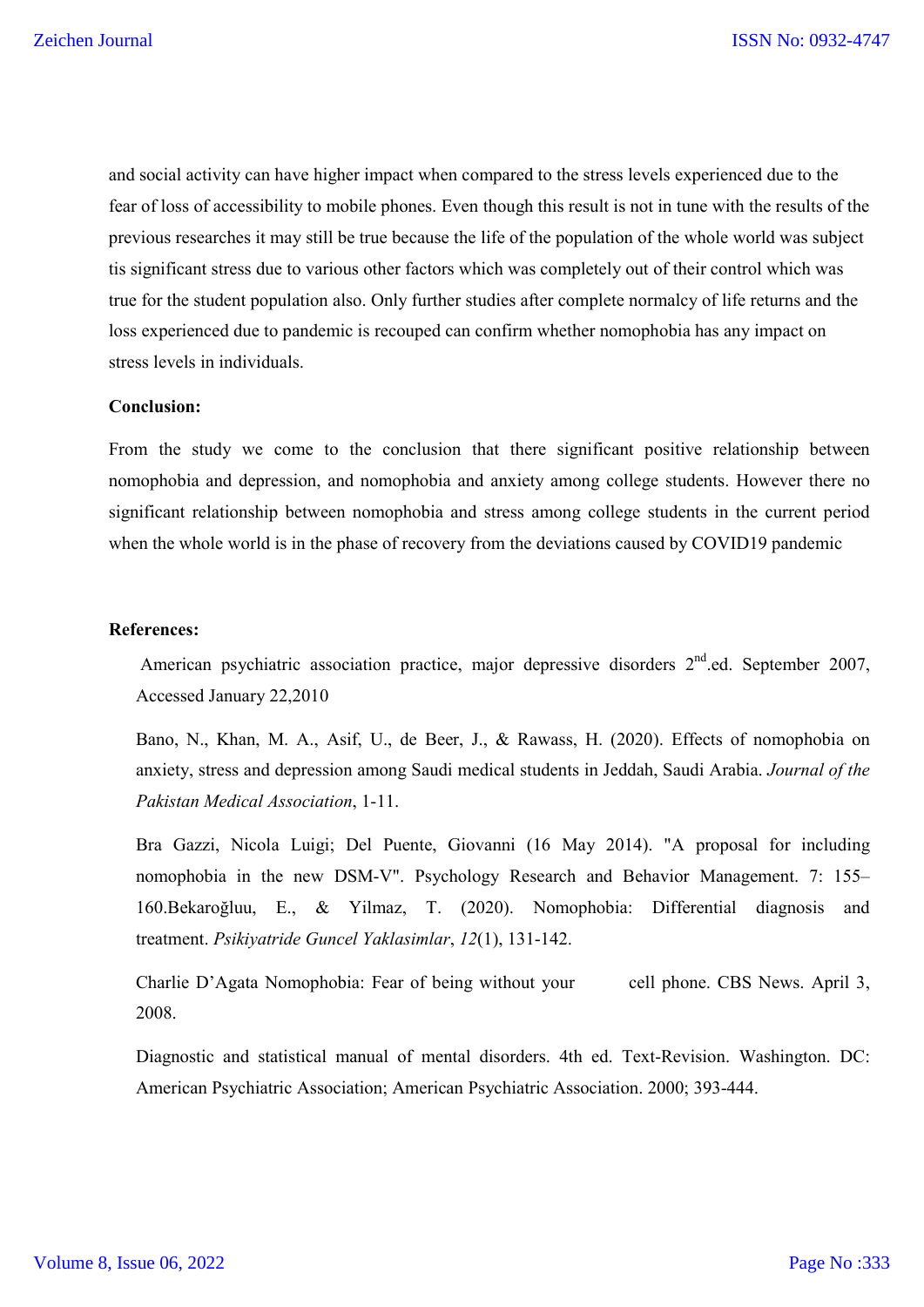Farchakh, Y., Hallit, R., Akel, M., Chalhoub, C., Hachem, M., Hallit, S., & Obeid, S. (2021). Nomophobia in Lebanon: Scale validation and association with psychological aspects. *PLoS One*, *16*(4), e0249890.

Iyer, Ksithija& khan, Zaved .(2012). Depression- A review. Research Journal of Recent Science . 1.79-87

King, A.L., Valença, A.M., Silva, A.C., Sancassiani, F., Machado, S, Nardi, A.E., 2014. Nomophobia": impact of cell phone use interfering with symptoms and emotions of individuals with panic disorder compared with a control group. Clin. Pract. Epidemiol. Ment. Health. 10, 28–35.

Kubrusly, M., Silva, P. G. D. B., Vasconcelos, G. V. D., Leite, E. D. L. G., Santos, P. D. A., & Rocha, H. A. L. (2021). Nomophobia among medical students and its association with depression, anxiety, stress and academic performance. *Revista Brasileira de Educação Médica*, *45*.

Lovibond, S.H. & Lovibond, P.F. (1995). *Manual for the Depression Anxiety Stress Scales*. (2nd. Ed.) Sydney: Psychology Foundation.

Peng-Wei Wang, Tai-Ling Liu, Chih-Hung Ko, Huang-Chi Lin, Mei-Feng Huang, Yi-Chun Yeh, Cheng-Fang Yen, Association between Problematic Cellular Phone Use and Suicide: The Moderating Effect of Family Function and Depression, Comprehensive Psychiatry, Volume 55, Issue 2, 2014, Pages 342-348,https://doi.org/10.1016/j.comppsych.2013.09.006.

Qutishat, M., Lazarus, E. R., Razmy, A. M., & Packianathan, S. (2020). University students' nomophobia prevalence, sociodemographic factors and relationship with academic performance at a University in Oman. *International Journal of Africa Nursing Sciences*, *13*, 100206

Raines, M. L. An introduction to Nomophobia (Learn about Nomophobia) Available from:http://www.nomophobic.co.uk/.

Sasidharan, A., Selvamani, I., Venkatraman, N., Bhupathi, D., Nesan, G. S. C. Q., & Kavitha, P. (2022). Severity of Nomophobia and its Association with Anxiety, Stress and Depression among Medical Students during the Covid-19 Pandemic. *Journal of Positive School Psychology*, *6*(2), 2241- 2253.

Selye, H. (1974). Stress without Distress. Philadelphia, PA: Lippincott..